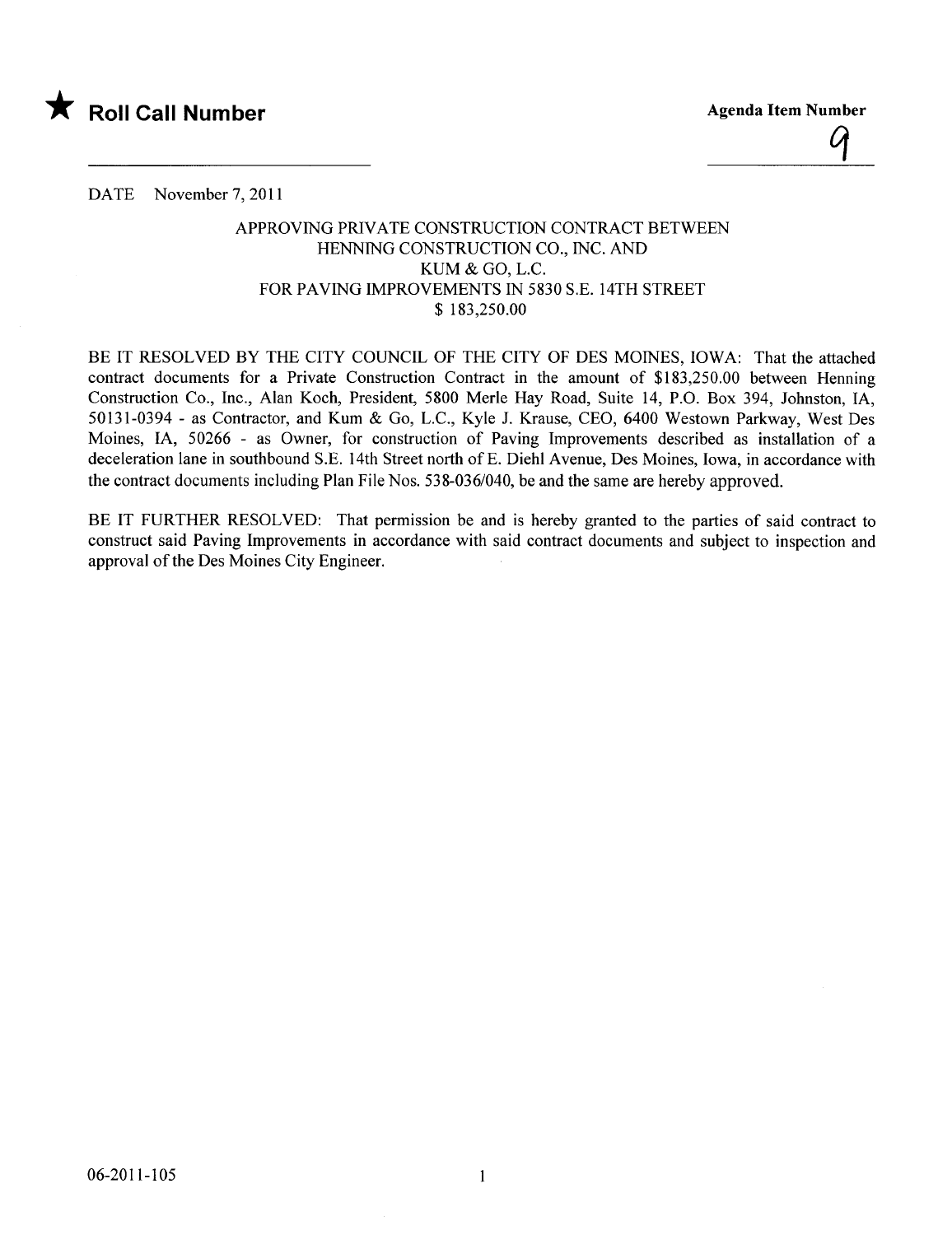

DATE November 7, 2011

Activity ID: 06-2011-105

Moved by to adopt.

FORM APPROVED:

<u>Whither Vilop</u>

Deputy City Attorney

Funding Source: All project costs are to be paid by the Owner(s), Kum & Go, L.C.

## **?=R**

| <b>COUNCIL ACTION</b> | <b>YEAS</b> | <b>NAYS</b> | <b>PASS</b> | <b>ABSENT</b>   | I, Diane Rauh, City Clerk of said City Council, hereby                                                       |  |  |
|-----------------------|-------------|-------------|-------------|-----------------|--------------------------------------------------------------------------------------------------------------|--|--|
| <b>COWNIE</b>         |             |             |             |                 | certify that at a meeting of the City Council, held on the                                                   |  |  |
| <b>COLEMAN</b>        |             |             |             |                 | above date, among other proceedings the above was                                                            |  |  |
| <b>GRIESS</b>         |             |             |             |                 | adopted.                                                                                                     |  |  |
| <b>HENSLEY</b>        |             |             |             |                 |                                                                                                              |  |  |
| <b>MAHAFFEY</b>       |             |             |             |                 | IN WITNESS WHEREOF, I have hereunto set my hand<br>and affixed my seal the day and year first above written. |  |  |
| <b>MEYER</b>          |             |             |             |                 |                                                                                                              |  |  |
| <b>MOORE</b>          |             |             |             |                 |                                                                                                              |  |  |
| <b>TOTAL</b>          |             |             |             |                 |                                                                                                              |  |  |
| <b>MOTION CARRIED</b> |             |             |             | <b>APPROVED</b> |                                                                                                              |  |  |
|                       |             |             |             |                 |                                                                                                              |  |  |
|                       |             |             |             |                 |                                                                                                              |  |  |
|                       |             |             |             | Mayor           |                                                                                                              |  |  |